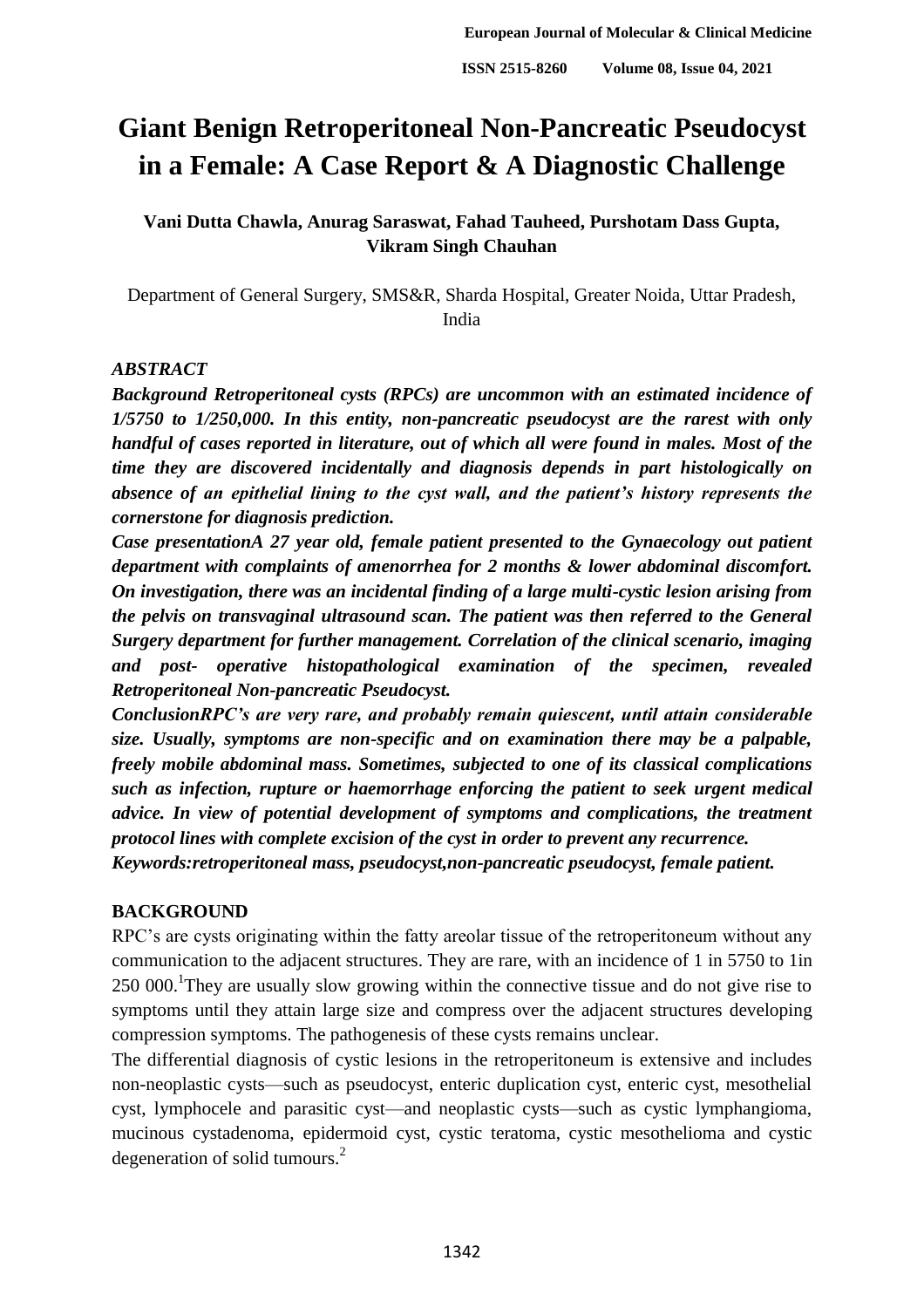A retroperitoneal pseudocyst, on the contrary, is a fluid-filled cavity that is devoid of an epithelium lining and is lined by fibrous tissue. Here we describe a rare case of RPC which is non-pancreatic in origin, managed by open surgical approach.

#### **CASE PRESENTATION**

A 24 year old female patient came to Department of Obstetrics and Gynaecology with complaints of amenorrhea from 2 months & lower abdomen pain which was insidious in in onset, episodic in nature, mild in intensity, dull aching type of pain. No other significant positive history was obtained. Patient had no comorbidities and no previous surgical history. On abdominal examination, there was no palpable lump. Fullness in left lateral wall of vagina was observed on per vaginal examination. Digital rectal examination revealed no abnormality.

On further evaluation, there was an incidental finding of a large multi-septate cystic lesion with internal echoes arising from the pelvis on transvaginal ultrasound scan. Contrast enhanced - Magnetic Resonance imagining (MRI) of the whole abdomen & pelvis was advised to the patient and referred to Department of General Surgery.

With speculation of suspected mass abdomen, patient was admitted for further evaluation after following necessary COVID protocols.

Past medical history revealed that patient took some over the counter Medical Termination of Pregnancy (MTP) pill outside hospital in view of Urinary pregnancy Test (UPT) positive status & was admitted there subsequently for passing clots, ten days before the abdominal discomfort started. Patient was advised to get all routine blood investigationsand tumour marker CA-125 was sent.

Ultrasound abdomen showed that there is evidence of abdomino-pelvic multiseptated cystic lesion seemed to be arising from the left adnexa, measuring 18.67 x 8.50 cm, superiorly seen abutting the inferior pole of left kidney with low level of internal echoes within.



Figure 1:Ultrasound transvaginal scan showing a large lesion with multiple septations and internal echoes.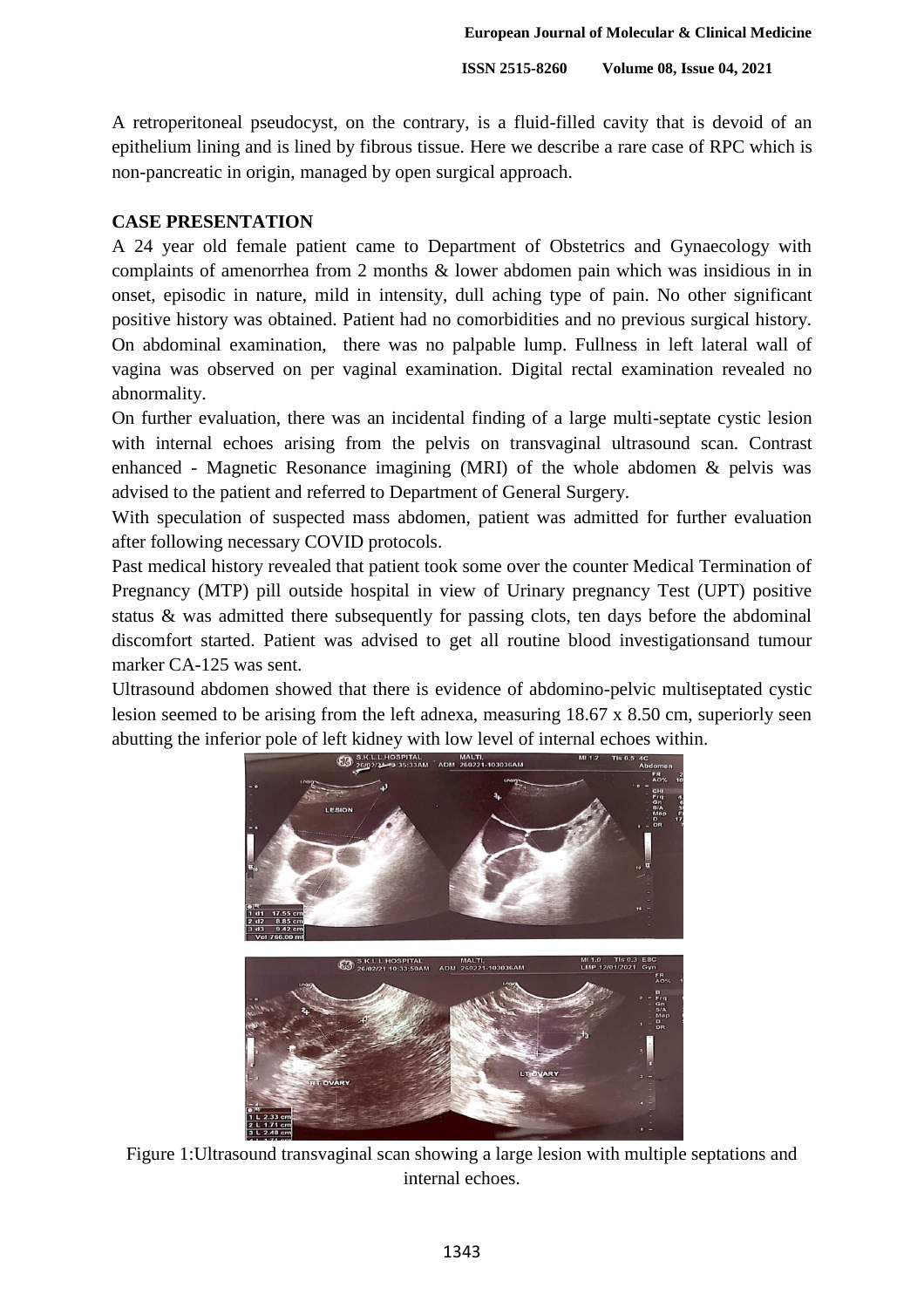Magnetic resonance imaging(MRI) pelvis revealed that 11 x 10 x 17.5 cm (TR x AP x CC) sized multilobulated cystic mass, with enhancing septa involving both extra peritoneal compartments in left hemipelvis& hemiabdomen. The mass was insinuating posterior to left psoas muscle fibres along with quadratics lumborum muscle and posterior paraspinal muscle fibres. Possibility of Veno-lymphatic malformation was given likely than a mesenteric or retroperitoneal cyst.



Figure 2:Magnetic resonance imaging(MRI) pelvis showing 11 x 10 x 17.5 cm (TR x AP x CC) sized multilobulated cystic mass, with enhancing septa

Based on the history, clinical presentation, ultrasonography and MRI findings, the decision was made for explorationand proceed afterwritten consent was signed.

## **Per-Op:**

Patient was taken for elective surgery under general anaesthesia. The parietal peritoneum was densely adhered to the cyst wall, flimsy adhesions was present between the ovary, fallopian tube and the cyst. Meticulous dissection was done to separate the cyst from surrounding structures, taking great care not to injure the adjoining ureter, ovary and fallopian tube.Cyst was excised in toto by exploratory laparotomy via left paramedian approach. Pelvic drain was kept on the right side. Abdomen closed and antiseptic dressing was done. Specimen was submitted for histopathological examination.



Figure3:Intraoperative image showing retroperitoneal cyst: fluid filled sac in close relation to the left ovary & fallopian tubes.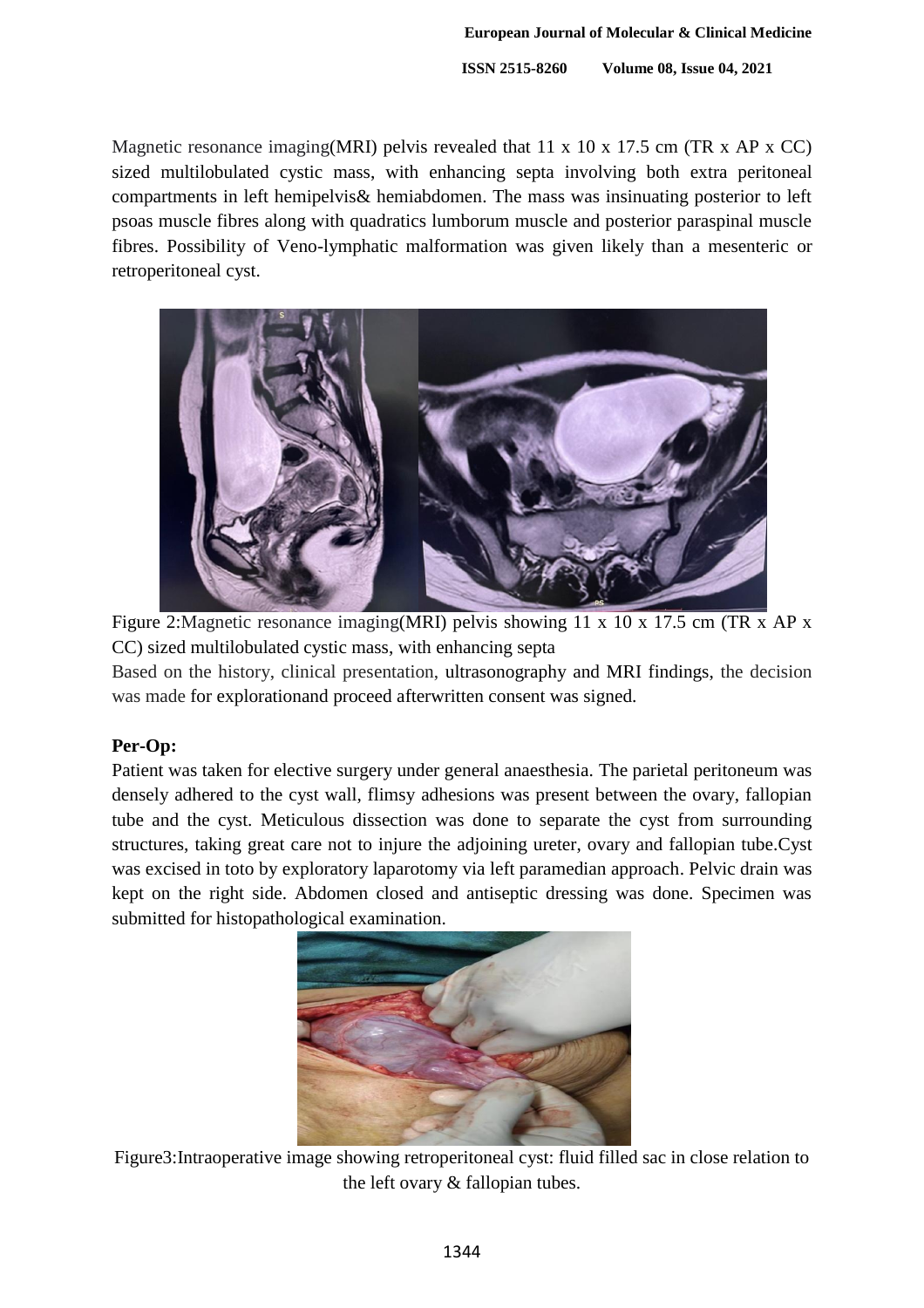## **Post-Op:**

Post-operative period was uneventful. Patient was allowed liquids orally, the evening following surgery. Right pelvic drain was removed on 3<sup>rd</sup> post operative day. Patient was discharged with sutures in situ and alternate day dressing with antibiotics advised.

#### **Histopathology Report**:

Specimen of the cyst was sent for histopathology. Specimen showed cyst wall made up of thick fibro- connective tissue with no lining epithelium. Focal areas of perivascular mixed inflammatory infiltrate noted. No evidence of granuloma or malignancy noted.



Figure 4: (a) Excised cyst wall (b) High power view showing absence of lining epithelium

#### **Follow up:**

Patient was followed up for a period of 6 months at 2 months interval. No evidence of postoperative complications and recurrence which was confirmed by imaging.

## **DISCUSSION**

Retroperitoneal cysts were described by Handfield in 1929, as cysts that arise in the fatty tissue in the retroperitoneum which have no connection to adult anatomical structure except the areolar tissue. $3$ 

Yang et al. classified these cysts into neoplastic and non- neoplastic lesions. cystic lymphangioma,cystic teratoma,mesothelioma, Mullerian cyst, epidermoid cyst, tailgutcyst, bronchogenic cyst, pseudomyxoma retroperitonea, cystic change in solid neoplasms, and perianal mucinous carcinoma. Non-neoplastic lesions include pancreatic pseudocyst, non- pancreatic pseudocyst,hematoma, lymphocele, and urinoma.<sup>4</sup>

Based on embryologic origin and histological differentiation, RPCs are classified into (a): Urogenital; (b): Meso-colic; (c): Cysts arising in cell inclusions; (d): Traumatic; (e): Parasitic and (f): Lymphatic. Only those cysts that lie in the retroperitoneum without connection with any adult anatomical structure, except by areolar tissue, are included in this group of cysts. $2-4$ 

Although RPCs are classified generally as retroperitoneal cysts, one should consider that they lack a true epithelium and are, therefore, considered a separate entity. Pseudocysts commonly occur as a result of an acute attack of pancreatitis. Non-pancreatic RPC, on the other hand, is infrequent and has an unknown aetiology.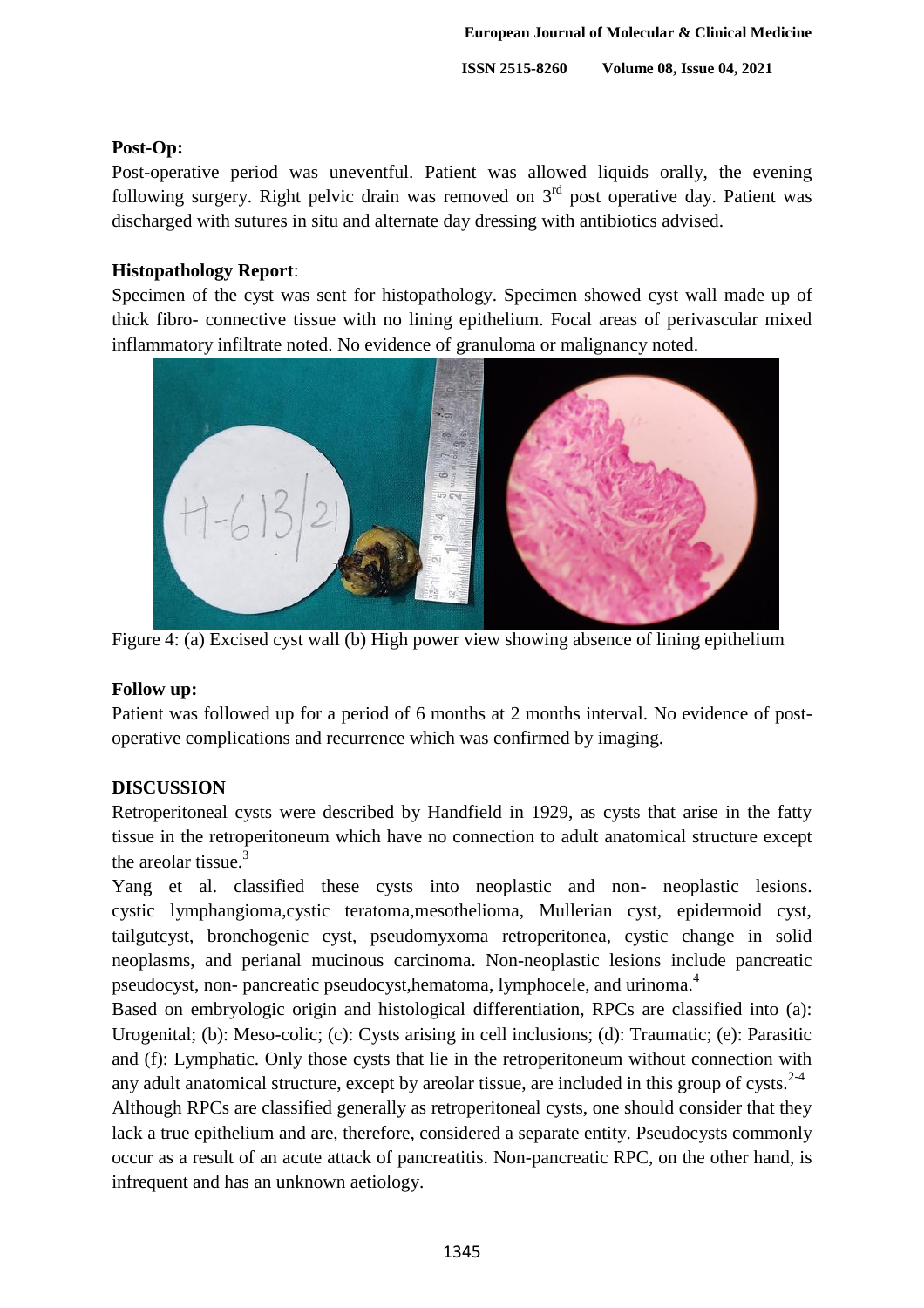Pseudocysts are usually unilocular or multilocular, fluid- filled cysts with thick walls. Longstanding cysts can get calcified and give the classical appearance of an egg shell.<sup>5</sup> There are no pathognomonic signs and characteristic symptoms for non-pancreatic RPC. Most of them attain large size before becoming symptomatic usually by compressing on adjacent structures. Patients usually present with vague abdominal pain, distension, referred pain to legs, lower limb oedema, weight loss, and fever. Occasionally, patients have a sudden onset of abdominal pain which occurs due to infection or haemorrhage within the non-pancreatic RPC itself. $5,6$ 

On histopathology, the cyst wall contains fibrous tissue without an epithelial lining. Surgical excision is the mainstay of the treatment of the pseudocyst. The cyst has to be excised in toto in order to prevent any recurrence owing to residual cyst wall. The cyst has to be meticulously dissected from the adherent bowel and retroperitoneal structures. In case of large cysts, the fluid can be aspirated and then the dissection continued.<sup>7</sup>

The treatment of RPC is surgery as there is a risk of infection, rupture and malignant change. Surgical options include marsupialization, drainage and cyst excision. Surgical excision can be performed trans-abdominally or retroperitoneally. <sup>8,9</sup>

Present case was managed with exploratory laparotomy via left paramedian approach. Due to the risk of recurrence associated with residual cyst wall, complete excision is recommended and was done in this case.

#### **CONCLUSION**

Non pancreatic pseudocyst are exceedingly rare in occurrence, with no reported cases in females. The aetiology of NPP's still remain unclear. They are usually asymptomatic, till they attain a large size and produce compressive symptoms.

Care has to be taken during dissection of the large pseudocysts as there is possibility of inadvertent injury to the vital structures like duodenum, ureter and major vessels, thereby adding to the morbidity. The cyst wall has to be excised in toto in order to prevent any recurrence.

A laparoscopic excision can be considered if expertise is available as it is quite useful in working in narrow space and is associated with less post-op pain, early recovery and shorter hospital stay. Local recurrence rates in case of total excision are low.

#### **REFERENCES**

- 1. Guile M, Fagan M, Simopolous A, Ellerkman M. Retroperitoneal Cyst of Mullerian Origin: A case report and review of the literature.J of Pelvic Medicine and Surgery.2007;13:149–152.
- 2. StoupisC,RosPR,AbbittPL, Burton SS,Gauger.Bubbles in the belly: imaging of cystic mesenteric or omental masses. J Radiographics. 1994 Jul; 14(4):729-37.
- 3. Handfield-Jones RM. Retroperitoneal cysts: their pathology, diagnosis and treatment. Br J Surg. 1924;12:119–134.
- 4. Yang DM, Jung DH, Kim H, Kang JH, Kim SH, Kim JH, Hwang HY. Retroperitoneal cystic masses: CT, clinical, and pathologic findings and literature review. Radiographics. 2004 Sep-Oct; 24(5):1353-65.